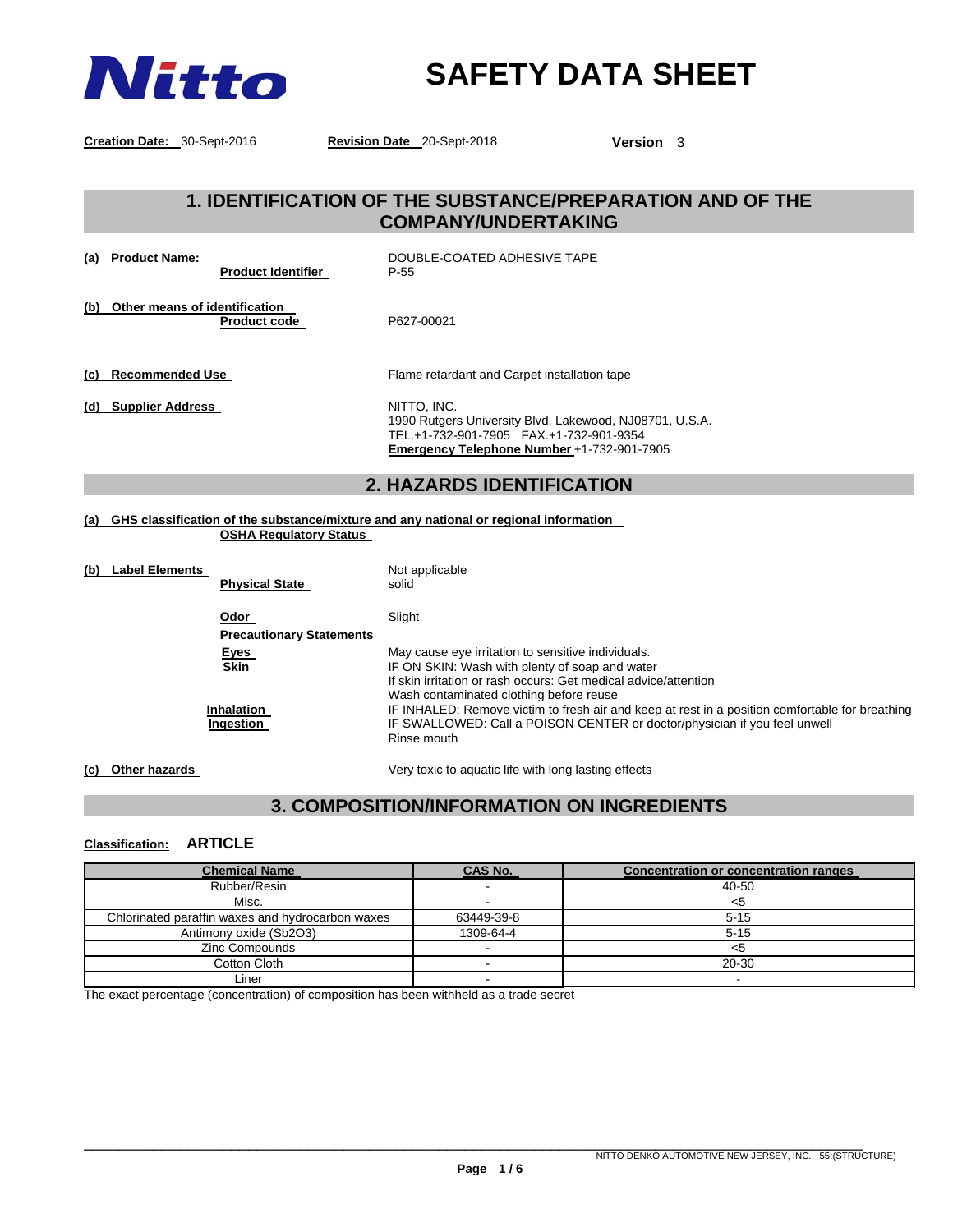## **4. FIRST AID MEASURES**

\_\_\_\_\_\_\_\_\_\_\_\_\_\_\_\_\_\_\_\_\_\_\_\_\_\_\_\_\_\_\_\_\_\_\_\_\_\_\_\_\_\_\_\_\_\_\_\_\_\_\_\_\_\_\_\_\_\_\_\_\_\_\_\_\_\_\_\_\_\_\_\_\_\_\_\_\_\_\_\_\_\_\_\_\_\_\_\_\_\_\_\_\_\_\_\_\_\_\_\_\_\_\_\_\_\_\_\_\_\_\_\_\_\_

| (a) | <b>General information</b> |  |
|-----|----------------------------|--|
|     |                            |  |

|     | Inhalation                                                                      | Not expected                                                                                                               |
|-----|---------------------------------------------------------------------------------|----------------------------------------------------------------------------------------------------------------------------|
|     | <u>Eyes</u>                                                                     | Call a physician immediately                                                                                               |
|     | Skin                                                                            | Wash off immediately with soap and plenty of water<br>In the case of skin irritation or allergic reactions see a physician |
|     | <b>Ingestion</b>                                                                | Immediate medical attention is required                                                                                    |
| (b) | Most important symptoms/effects, acute and No information available<br>delayed: |                                                                                                                            |
|     | (c) Self-protection of the first aider                                          | Ensure that medical personnel are aware of the material(s) involved and take precautions to<br>protect themselves          |
|     | Note to physicians                                                              | No information available                                                                                                   |
|     |                                                                                 | <b>5. FIRE-FIGHTING MEASURES</b>                                                                                           |
|     | (a) Fire extinguishing agent                                                    | Dry chemical, CO2, water spray or regular foam                                                                             |
|     | <b>Prohibited media</b>                                                         | No information available                                                                                                   |
| (b) | Special exposure hazards in a fire                                              | No information available                                                                                                   |
|     | <b>Hazardous combustion</b>                                                     | No information available                                                                                                   |
|     | <u>products</u><br>Explosion data                                               | No information available                                                                                                   |
|     | Sensitivity to Mechanical<br>Impact                                             | No information available                                                                                                   |
|     | <b>Sensitivity to Static</b>                                                    | No information available                                                                                                   |

**(c) Special protective equipment and precautions**  In the event of fire, wear self-contained breathing apparatus **for firefighters**  Use personal protective equipment as required

## **6. ACCIDENTAL RELEASE MEASURES**

**Protective equipment and emergency procedures** 

**(a) Personal Precautions** Use personal protective equipment as required Protective gloves and safety glasses recommended.

(b) Environmental Precautions **Avoid release to the environment (c) Methods and materials for containment and cleaning up** 

**Discharge** 

Should not be released into the environment

## **7. HANDLING AND STORAGE**

**(a) Precautions for safe handling The State of Protective gloves and safety glasses recommended. (b) Storage Conditions** Store at room temperature and normal humidity away from direct sunlight

## **8. EXPOSURE CONTROLS/PERSONAL PROTECTION**

(a) Control parameters **and Control parameters** None under normal use conditions

**(b) Appropriate engineering controls** Ensure adequate ventilation, especially in confined areas

**(c) Personal protective equipment [PPE]** 

**Respiratory Protection** No protective equipment is needed under normal use conditions. If exposure limits are

exceeded or irritation is experienced, ventilation and evacuation may be required **Hand Protection:** Wear non-permeable gloves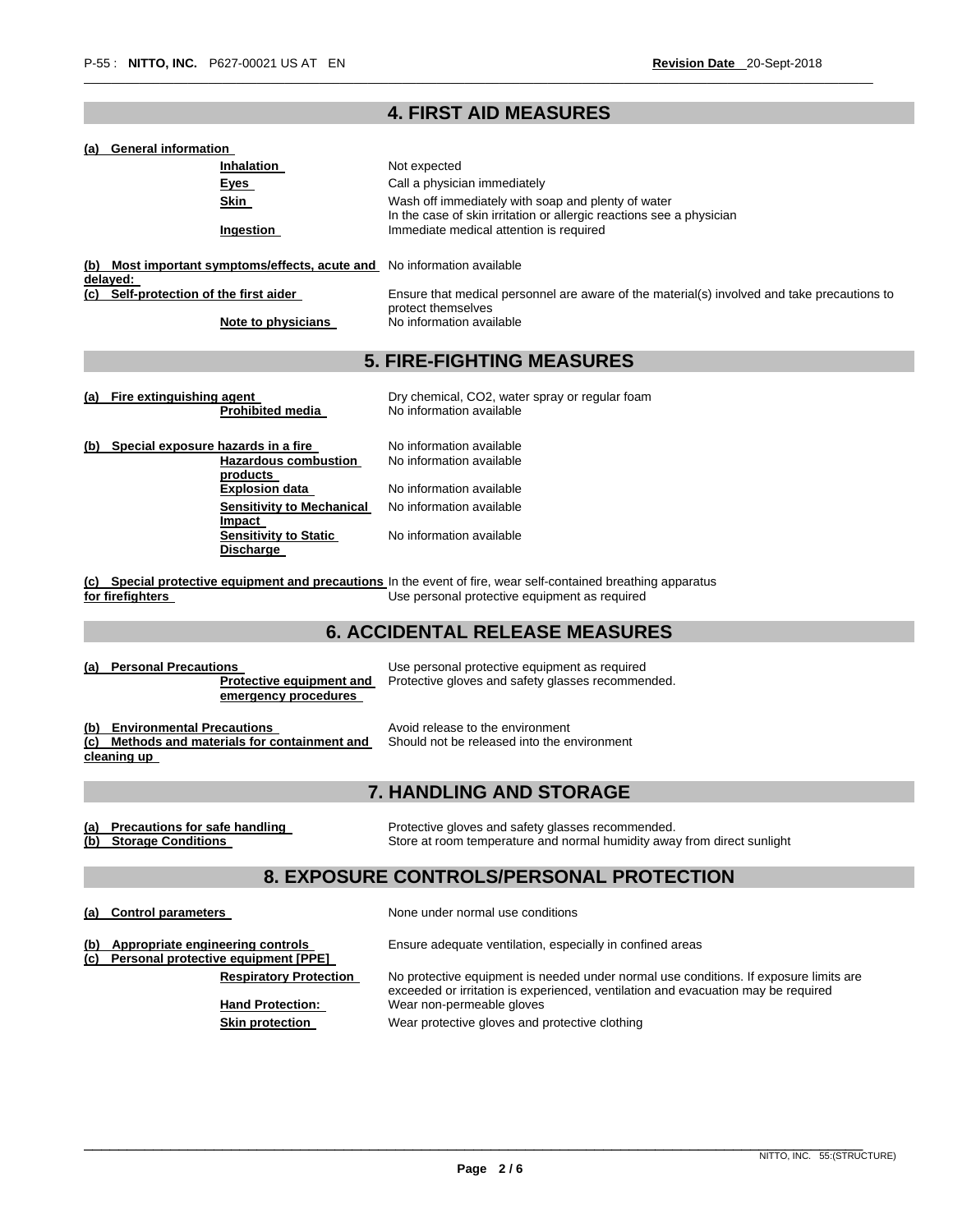## **9. PHYSICAL AND CHEMICAL PROPERTIES**

\_\_\_\_\_\_\_\_\_\_\_\_\_\_\_\_\_\_\_\_\_\_\_\_\_\_\_\_\_\_\_\_\_\_\_\_\_\_\_\_\_\_\_\_\_\_\_\_\_\_\_\_\_\_\_\_\_\_\_\_\_\_\_\_\_\_\_\_\_\_\_\_\_\_\_\_\_\_\_\_\_\_\_\_\_\_\_\_\_\_\_\_\_\_\_\_\_\_\_\_\_\_\_\_\_\_\_\_\_\_\_\_\_\_

#### **9.1. Information on basic physical and chemical properties**

| Physical State<br>(a)                               | solid               |
|-----------------------------------------------------|---------------------|
| <u>(b)</u><br>Color                                 | ivory               |
| (b)<br>Odor                                         | Slight              |
| <u>(d)</u><br>pН                                    | Not applicable      |
| (e)<br>melting/freezing point                       | No data available   |
| (f)<br>Boiling point / boiling range                | Not applicable      |
| <b>Boiling Point</b>                                | Not applicable      |
| Flash point:<br><u>(a)</u>                          | No data available   |
| (h)<br><b>Evaporation rate</b>                      | No data available   |
| (i)<br>flammability (solid, gas)                    | solid               |
| (i)<br>Upper/lower flammability or explosive limits |                     |
|                                                     |                     |
| Upper                                               | Not applicable      |
| _ower                                               | Not applicable      |
| <b>Vapor Pressure</b><br>(k)                        | No data available   |
| (I)<br>Vapor density:                               | No data available   |
| specific gravity<br>(m)                             | No data available   |
| solubility<br>(n)                                   | Insoluble in water. |
| <b>Partition coefficient:</b><br>(o)                | No data available   |
| <u>(p)</u><br><b>Autoignition Temperature:</b>      | No data available   |
| Decomposition temperature<br>(a)                    | No data available   |
| (r)<br>Kinematic viscosity                          | No data available   |
| (s)<br>Molecular weight                             | No data available   |

## **10. STABILITY AND REACTIVITY**

| (a) Reactivity                         | Stable under normal conditions  |
|----------------------------------------|---------------------------------|
| (b) Chemical stability                 | Stable under normal conditions  |
| (c) Possibility of hazardous reactions | No data available               |
| (d) Conditions to avoid:               | No information available        |
| (e) Incompatible Materials:            | No information available        |
| (f) Hazardous decomposition products:  | None under normal use condition |
|                                        |                                 |

**Inder normal conditions** available mation available mation available **nder normal use conditions** 

### **11. TOXICOLOGICAL INFORMATION**

#### **(a) Information on the likely routes of exposure (inhalation, ingestion, skin and eye contact)**

| Inhalation  | Not an expected route of exposure                   |
|-------------|-----------------------------------------------------|
| Ingestion   | May be harmful if swallowed                         |
| Skin        | May cause skin irritation to sensitive individuals. |
| <b>Eyes</b> | May cause eye irritation to sensitive individuals.  |

**(b) Most important symptoms/effects, acute and**  No information available **delayed:** 

**(c) Delayed and immediate effects and also chronic effects from short- and long-term exposure** 

| <b>Acute toxicity</b>         | No information available                                             |
|-------------------------------|----------------------------------------------------------------------|
| <b>Germ Cell Mutagenicity</b> | No data available on finished product.                               |
| <b>Reproductive Toxicity</b>  | No data available on finished product.                               |
| Target organ effects          | No data available on finished product.                               |
|                               | Specification target internal No data available on finished product. |
| organs/systemic toxicity      |                                                                      |
| (single exposure)             |                                                                      |
|                               | Specification target internal No data available on finished product. |
| organs/systemic toxicity      |                                                                      |
| (repeat exposure)             |                                                                      |
| <b>Aspiration toxicity</b>    | Not applicable                                                       |
|                               |                                                                      |

**(d) Unknown Acute Toxicity** 100.00% of the mixture consists of ingredient(s) of unknown toxicity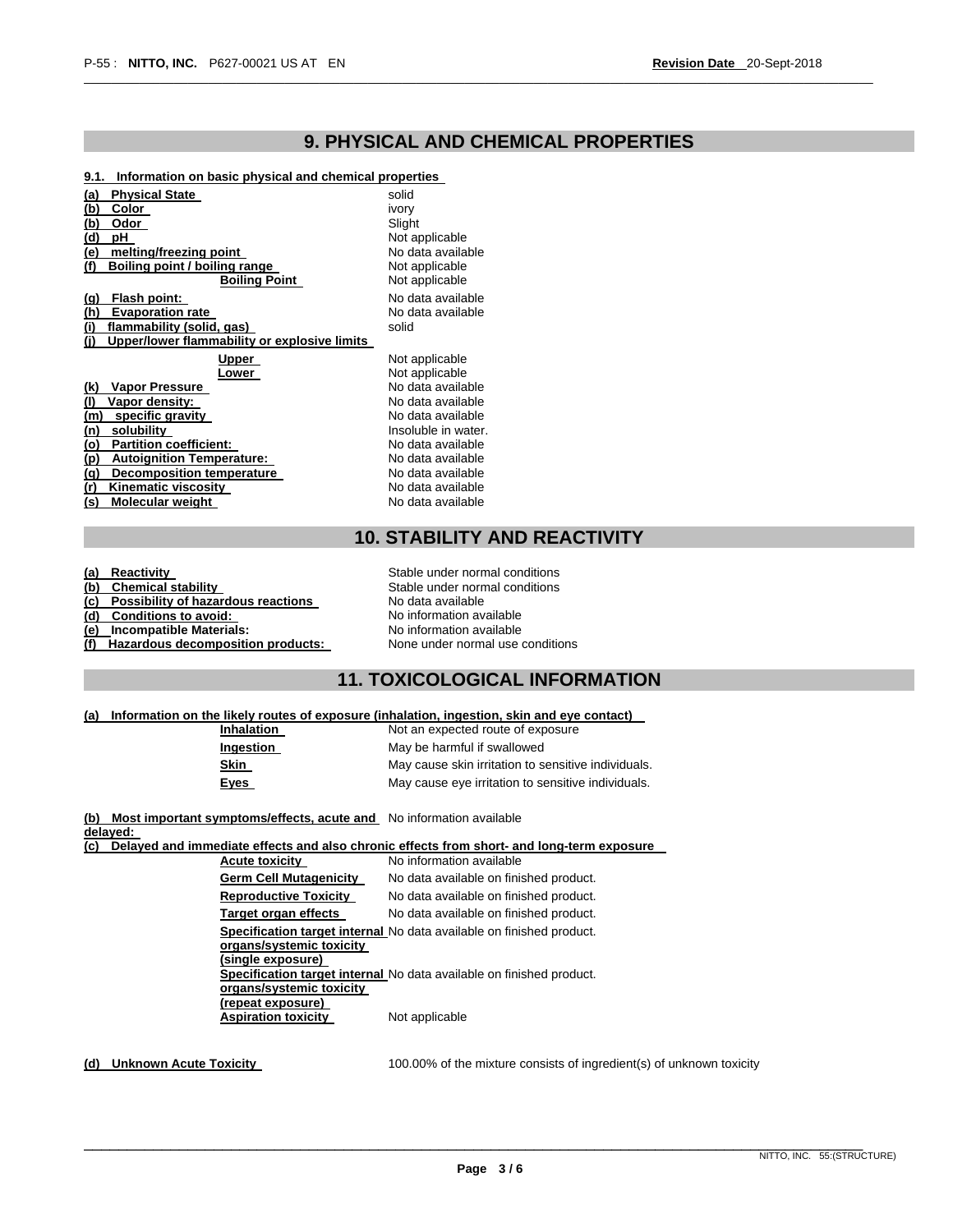## **12. ECOLOGICAL INFORMATION**

\_\_\_\_\_\_\_\_\_\_\_\_\_\_\_\_\_\_\_\_\_\_\_\_\_\_\_\_\_\_\_\_\_\_\_\_\_\_\_\_\_\_\_\_\_\_\_\_\_\_\_\_\_\_\_\_\_\_\_\_\_\_\_\_\_\_\_\_\_\_\_\_\_\_\_\_\_\_\_\_\_\_\_\_\_\_\_\_\_\_\_\_\_\_\_\_\_\_\_\_\_\_\_\_\_\_\_\_\_\_\_\_\_\_

- **(a) Ecotoxicity**<br> **(b) Persistence and degradability** No data available on finished product. **(b) Persistence and degradability No data available on finished product.**<br> **(c) Bioaccumulation No data available on finished product.**
- **(c) Bioaccumulation No data available on finished product.**
- **(d) Bioaccumulation** No data available on finished product.
- **(e) Other adverse effects**

**Ozone depletion potential**  Stable under normal conditions **(ODP):** 

## **13. DISPOSAL CONSIDERATIONS**

#### **Waste treatment methods**

**Contaminated packaging** Dispose of in accordance with federal, state and local regulations

**Disposal Considerations** Consult the appropriate state, regional, or local regulations for additional requirements

**Disposal of wastes** The Customer is responsible for the proper disposal of any waste generated as a result of the use of the Product or of the Product itself, and is responsible for complying with all applicable laws, rules and regulations relating to the management, storage, treatment, shipment and disposal of such waste or Product ("Waste Management Practices"). "Product" includes anything sold by Nitto Denko Corporation and/or any affiliates or subsidiaries ("Company") to Customer. The Company is not responsible for any of the Customer's Waste Management Practices. As

part of those practices, Customer must separate packaging from Product before disposal. Further, Customer should review and comply with this SDS prior to any such disposal. Customer shall hold harmless the Company, its agents, contractors, successors and assigns from any and all liability, claims, loss, damage, death or injury, including reasonable attorney's fees and costs, arising out of or relating to Customer's Waste Management Practices.

### **14. TRANSPORT INFORMATION**

| DOT(U.S. Department of Transportation) (HMTA)                            | Not regulated                        |
|--------------------------------------------------------------------------|--------------------------------------|
| (a) UN Number                                                            | Not applicable                       |
| (b) UN Proper Shipping<br>Name                                           | Not regulated                        |
| (c) Transport hazard class                                               | Not applicable                       |
| (g) Special precautions in<br>connection with transport<br>or conveyance | Store in a cool area away from heat. |
| TDG<br><b>MEX(Transport is specifically for Mexico)</b>                  | Not regulated<br>Not regulated       |
| ICAO (air)                                                               | Not regulated                        |
| IATA                                                                     | Not regulated                        |
| <b>IMDG</b>                                                              | Not regulated                        |
| (a) UN Number                                                            | Not applicable                       |
| (b) UN Proper Shipping<br>Name                                           | Not regulated                        |
| (c) Transport hazard class                                               | Not applicable                       |
| (g) Special precautions in<br>connection with transport                  | Store in a cool area away from heat. |
| or conveyance<br><b>RID (Regulations concerning the International</b>    | Not regulated                        |
| <b>Carriage of Dangerous Goods by Rail)</b>                              |                                      |
| ADR: (European Agreement concerning                                      | Not regulated                        |
| <b>International Carriage of Dangerous Goods by</b>                      |                                      |
| Road)                                                                    |                                      |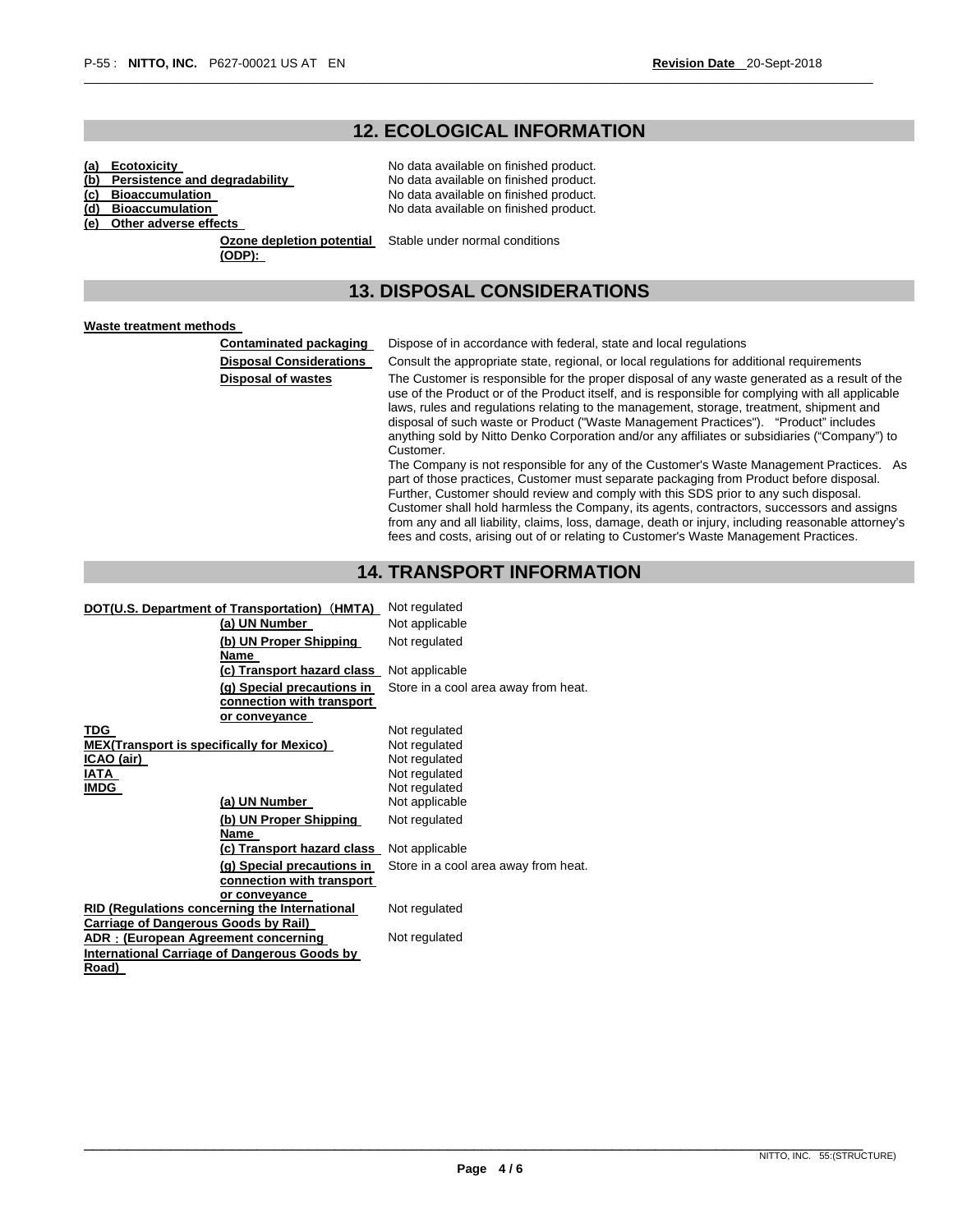### **15. REGULATORY INFORMATION**

\_\_\_\_\_\_\_\_\_\_\_\_\_\_\_\_\_\_\_\_\_\_\_\_\_\_\_\_\_\_\_\_\_\_\_\_\_\_\_\_\_\_\_\_\_\_\_\_\_\_\_\_\_\_\_\_\_\_\_\_\_\_\_\_\_\_\_\_\_\_\_\_\_\_\_\_\_\_\_\_\_\_\_\_\_\_\_\_\_\_\_\_\_\_\_\_\_\_\_\_\_\_\_\_\_\_\_\_\_\_\_\_\_\_

#### **US Federal Regulations**

**CWA (Clean Water Act):** This product contains the following substances which are regulated pollutants pursuant to the Clean Water Act (40 CFR 122.21 and 40 CFR 122.42)

| <b>Chemical Name</b>                | <b>CWA - Reportable</b> | <b>CWA - Toxic</b> | <b>CWA - Priority Pollutants CWA - Hazardous Substances</b> |
|-------------------------------------|-------------------------|--------------------|-------------------------------------------------------------|
|                                     | Quantities              | <b>Pollutants</b>  |                                                             |
| Antimony oxide (Sb2O3)<br>1309-64-4 | 1000 lb                 |                    |                                                             |
| Zinc Compound                       |                         |                    |                                                             |

**CERCLA** This material, as supplied, contains one or more substances regulated as a hazardous substance under the Comprehensive Environmental Response Compensation and Liability Act (CERCLA) (40 CFR 302)

| ------                 |                                 |                       |                          |
|------------------------|---------------------------------|-----------------------|--------------------------|
| <b>Chemical name</b>   | <b>Hazardous Substances RQs</b> | <b>CERCLA/SARA RQ</b> | Reportable Quantity (RQ) |
| Antimony oxide (Sb2O3) | 1000 lb                         |                       | RQ 1000 lb final RQ      |
| 1309-64-4              |                                 |                       | RQ 454 kg final RQ       |

#### **US State Regulations**

| <b>Chemical Name</b>                | <b>California Proposition 65</b>                                                                                                       |  |  |
|-------------------------------------|----------------------------------------------------------------------------------------------------------------------------------------|--|--|
|                                     | Carcinogen:                                                                                                                            |  |  |
| Antimony oxide (Sb2O3)<br>1309-64-4 | $\blacktriangle$ WARNING: This product can expose you to Antimony Oxide, which is<br>known to the State of California to cause cancer. |  |  |

\* This product will not contain compounds in particulate (respirable) form under normal conditions.

#### **NOTICE:**

The following statement is provided under the California Safe Drinking Water and Toxic Enforcement Act of 1986 (CALIFORNIA PROPOSITION 65): **WARNING**: This product can expose you to Antimony Oxide, which is known to the State of California to cause cancer.

THIS PRODUCT CONTAINS A CHEMICAL THAT HAS BEEN LISTED PURSUANT TO PROPOSITION 65, CALIFORNIA HEALTH & SAFETY CODE SECTION 25249.8. EMPLOYERS MAY HAVE OBLIGATION TO WARN THEIR EMPLOYEES AND OTHER ON THEIR PREMISES OF POTENTIAL EXPOSURE TO PROPOSITION 65 LISTED SUBSTANCES. IF THIS PRODUCT IS SOLD OR USED IN OR INCORPORATED INTO A PRODUCT SOLD IN CALIFORNIA, CALIFORNIA LAW MAY REQUIRE THAT THE MANUFACTURER, DISTRIBUTOR AND RETAILER OF THE PRODUCT PROVIDE A WARNING PURSUANT TO PROPOSITION 65, CALIFORNIA HEALTH & SAFETY CODE SECTION 25249.6. FAILURE TO PROVIDE REQUIRED WARNING MAY RESULT IN LEGAL LIABILITY. THIS PRODUCT MAY NOT BE DISCHARGED ONTO LAND OR INTO ANY SOURCE OF DRINKING WATER IN CALIFORNIA.

#### **U.S. State Right-to-Know Regulations**

Not applicable.

#### **REACH 7 Article 33 Article SVHC notification (> 0.1wt** %) *NEACH Y* Article 33 Article SVHC holinication ( $\geq$  None based on the current SVHC listing, as of the date of this SDS